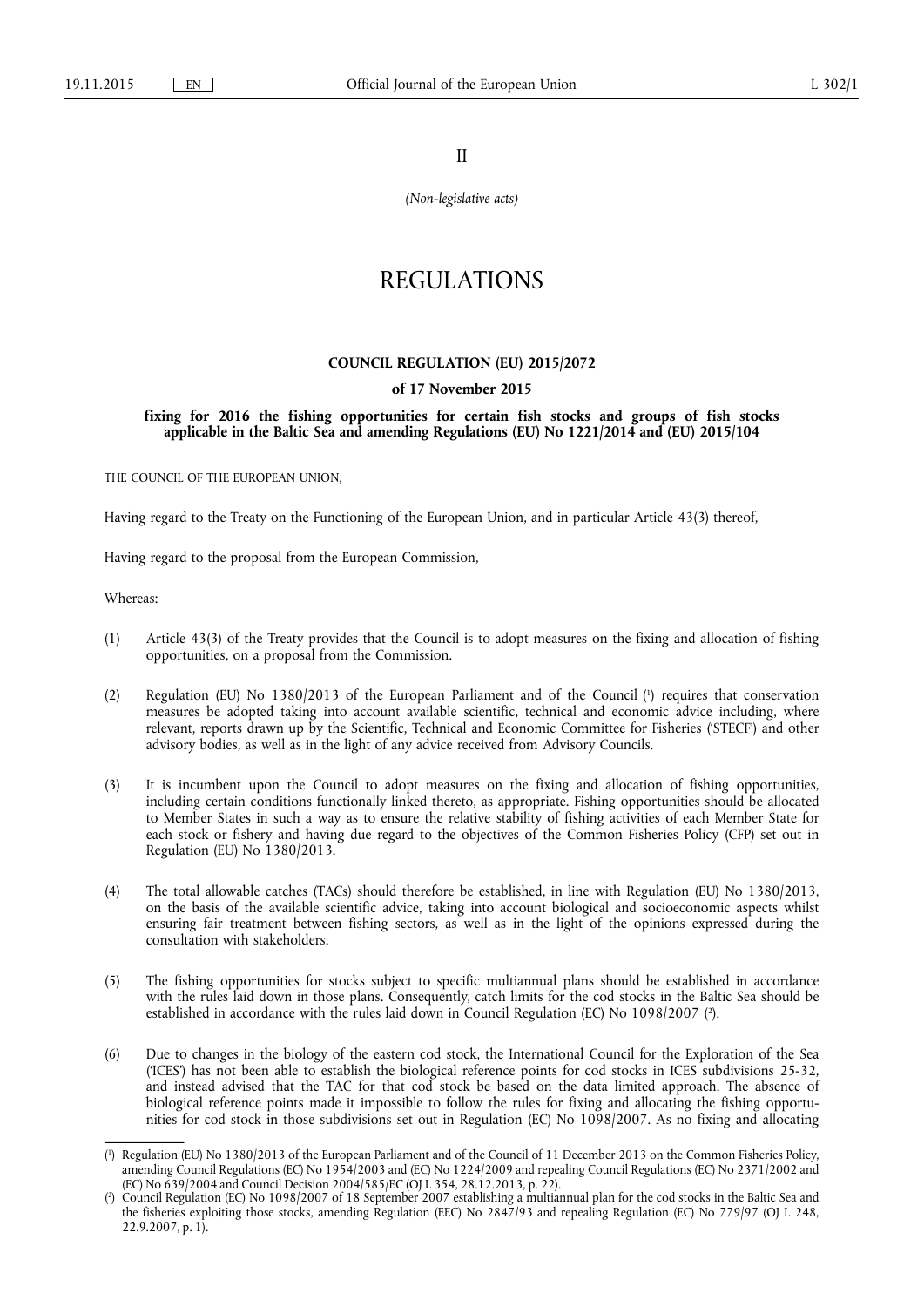fishing opportunities could seriously threaten the sustainability of the cod stock, it is appropriate, in order to contribute to the achievement of the objectives of the CFP as defined in Regulation (EU) No 1380/2013, to fix the TAC on the basis of the data limited approach, at a level corresponding to the approach developed and advised by ICES.

- (7) Due to a new approach by ICES to scientific advice for the purpose of fixing of fishing opportunities for cod in subdivisions 22-24, it is appropriate to apply a step-wise approach to reducing fishing opportunities.
- (8) In the light of the latest scientific advice, in order to protect the spawning grounds of western cod, it is appropriate to fix fishing opportunities outside the spawning periods (15 February-31 March 2016, and thus not in the month of April, as previously applicable). Such fixing of fishing opportunities will contribute to the positive development of the stock and thus to the achievements of the objectives of the CFP as defined in Regulation (EU) No 1380/2013.
- (9) Regulation (EU) No 1380/2013 sets the objective of the CFP to achieve the maximum sustainable yield exploitation rate by 2015 where possible and, on a progressive, incremental basis at the latest by 2020 for all stocks. Since achieving that exploitation rate by 2016 would have serious consequences for the social and economic sustainability of the fleets fishing on the stocks of sprat and herring, it is acceptable to reach that exploitation rate not later than, 2017. The fishing opportunities for 2016 for those stocks should be set in such a way so as to ensure that the maximum sustainable yield exploitation rate is achieved on an incremental basis by that date.
- (10) The use of fishing opportunities set out in this Regulation is subject to Council Regulation (EC) No 1224/2009 ( 1 ), and in particular to Articles 33 and 34 thereof concerning the recording of catches and fishing effort, and to the transmission of data on the exhaustion of fishing opportunities to the Commission. This Regulation should therefore specify the codes relating to landings of stocks subject to this Regulation that are to be used by Member States when sending data to the Commission.
- (11) Council Regulation (EC) No 847/96 (<sup>2</sup>) introduced additional conditions for year-to-year management of TACs including, under Articles 3 and 4, flexibility provisions for precautionary and analytical TACs. Under Article 2 of that Regulation, when fixing the TACs, the Council is to decide to which stocks Articles 3 or 4 shall not apply, in particular on the basis of the biological status of the stocks. More recently, the year-to-year flexibility mechanism was introduced by Article 15(9) of Regulation (EU) No 1380/2013 for all stocks that are subject to the landing obligation. Therefore, in order to avoid excessive flexibility that would undermine the principle of rational and responsible exploitation of living marine biological resources, hinder the achievement of the objectives of the CFP and deteriorate the biological status of the stocks, it should be established that Articles 3 and 4 of Regulation (EC) No 847/96 apply to analytical TACs only where the year-to-year flexibility provided for in Article 15(9) of Regulation (EU) No 1380/2013 is not used.
- (12) In 2015, in view of the embargo imposed by the Russian Federation on the importation of certain agricultural and fisheries products from the Union, a 25 % flexibility in terms of carrying forward unused fishing opportunities was introduced for the stocks that were most severely or directly affected by the Russian embargo. In view of exceptional circumstances consisting of a prolongation and extension of that embargo as regards the Union, as well as the unavailability of certain traditional markets, and in view of scientific advice, it is appropriate to allow fishing opportunities in respect of certain stocks that have not been used in 2015 to be carried over to 2016 up to a level of 25 %, and in respect of Northeast Atlantic mackerel, up to a level of 17,5 % of the initial 2015 quota. It is, therefore, appropriate to introduce such flexibility both in Council Regulations (EU) No 1221/2014 ( 3 ) and (EU) 2015/104 ( 4 ). No other flexibility as regards a carry-over of unused fishing opportunities should apply in respect of the stocks concerned.

<sup>(</sup> 1 ) Council Regulation (EC) No 1224/2009 of 20 November 2009 establishing a Community control system for ensuring compliance with the rules of the common fisheries policy, amending Regulations (EC) No 847/96, (EC) No 2371/2002, (EC) No 811/2004, (EC) No 768/2005, (EC) No 2115/2005, (EC) No 2166/2005, (EC) No 388/2006, (EC) No 509/2007, (EC) No 676/2007, (EC) No 1098/2007, (EC) No 1300/2008, (EC) No 1342/2008 and repealing Regulations (EEC) No 2847/93, (EC) No 1627/94 and (EC) No 1966/2006 (OJ L 343, 22.12.2009, p. 1).

<sup>(</sup> 2 ) Council Regulation (EC) No 847/96 of 6 May 1996 introducing additional conditions for year-to-year management of TACs and quotas (OJ L 115, 9.5.1996, p. 3).

<sup>(</sup> 3 ) Council Regulation (EU) No 1221/2014 of 10 November 2014 fixing for 2015 the fishing opportunities for certain fish stocks and groups of fish stocks applicable in the Baltic Sea and amending Regulations (EU) No 43/2014 and (EU) No 1180/2013 (OJ L 330,  $15.11.2014$ , p. 16).

<sup>(</sup> 4 ) Council Regulation (EU) 2015/104 of 19 January 2015 fixing for 2015 the fishing opportunities for certain fish stocks and groups of fish stocks, applicable in Union waters and, for Union vessels, in certain non-Union waters, amending Regulation (EU) No 43/2014 and repealing Regulation (EU) No 779/2014 (OJ L 22, 28.1.2015, p. 1).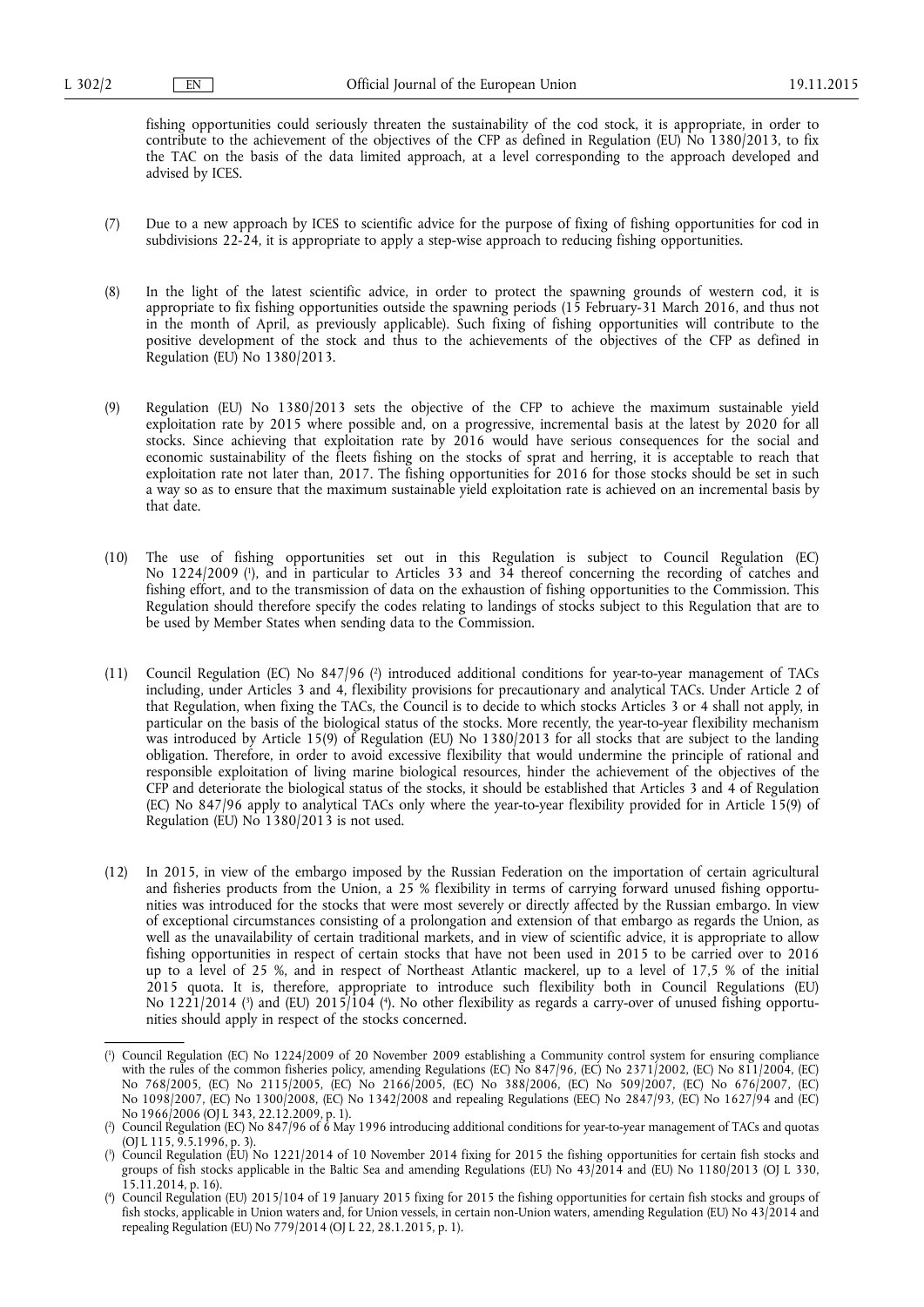(13) In order to avoid interruption of fishing activities and to ensure the livelihoods of Union fishermen, this Regulation should apply from 1 January 2016. For reasons of urgency, this Regulation should enter into force immediately after its publication. For the reasons set out in recital 12, the provisions concerning the possibility to transfer fishing opportunities unused in 2015 should apply with effect from 1 January 2015,

HAS ADOPTED THIS REGULATION:

# CHAPTER I

#### **GENERAL PROVISIONS**

#### *Article 1*

#### **Subject matter**

This Regulation fixes the fishing opportunities for certain fish stocks and groups of fish stocks in the Baltic Sea for 2016.

#### *Article 2*

#### **Scope**

This Regulation shall apply to Union fishing vessels operating in the Baltic Sea.

#### *Article 3*

#### **Definitions**

For the purposes of this Regulation the following definitions shall apply:

- (1) 'ICES' means International Council for the Exploration of the Sea;
- (2) 'Baltic Sea' means ICES zones IIIb, IIIc and IIId;
- (3) 'subdivision' means an ICES subdivision of the Baltic Sea as defined in Annex I to Council Regulation (EC) No 2187/2005 ( 1 );
- (4) 'fishing vessel' means any vessel equipped for commercial exploitation of marine biological resources;
- (5) 'Union fishing vessel' means a fishing vessel flying the flag of a Member State and registered in the Union;
- (6) 'stock' means a marine biological resource that occurs in a given management area;
- (7) 'total allowable catch' (TAC) means the quantity of each stock that can be:
	- (i) caught over the period of a year, for fisheries that are subject to a landing obligation pursuant to Article 15 of Regulation (EU) No 1380/2013; or
	- (ii) landed over the period of a year, for fisheries that are not subject to a landing obligation pursuant to Article 15 of Regulation (EU) No 1380/2013;
- (8) 'quota' means a proportion of the TAC allocated to the Union, a Member State or a third country.

#### CHAPTER II

# **FISHING OPPORTUNITIES**

#### *Article 4*

#### **TACs and allocations**

The TACs, the quotas and the conditions functionally linked thereto, where appropriate, are set out in the Annex.

<sup>(</sup> 1 ) Council Regulation (EC) No 2187/2005 of 21 December 2005 for the conservation of fishery resources through technical measures in the Baltic Sea, the Belts and the Sound (OJ L 349, 31.12.2005, p. 1).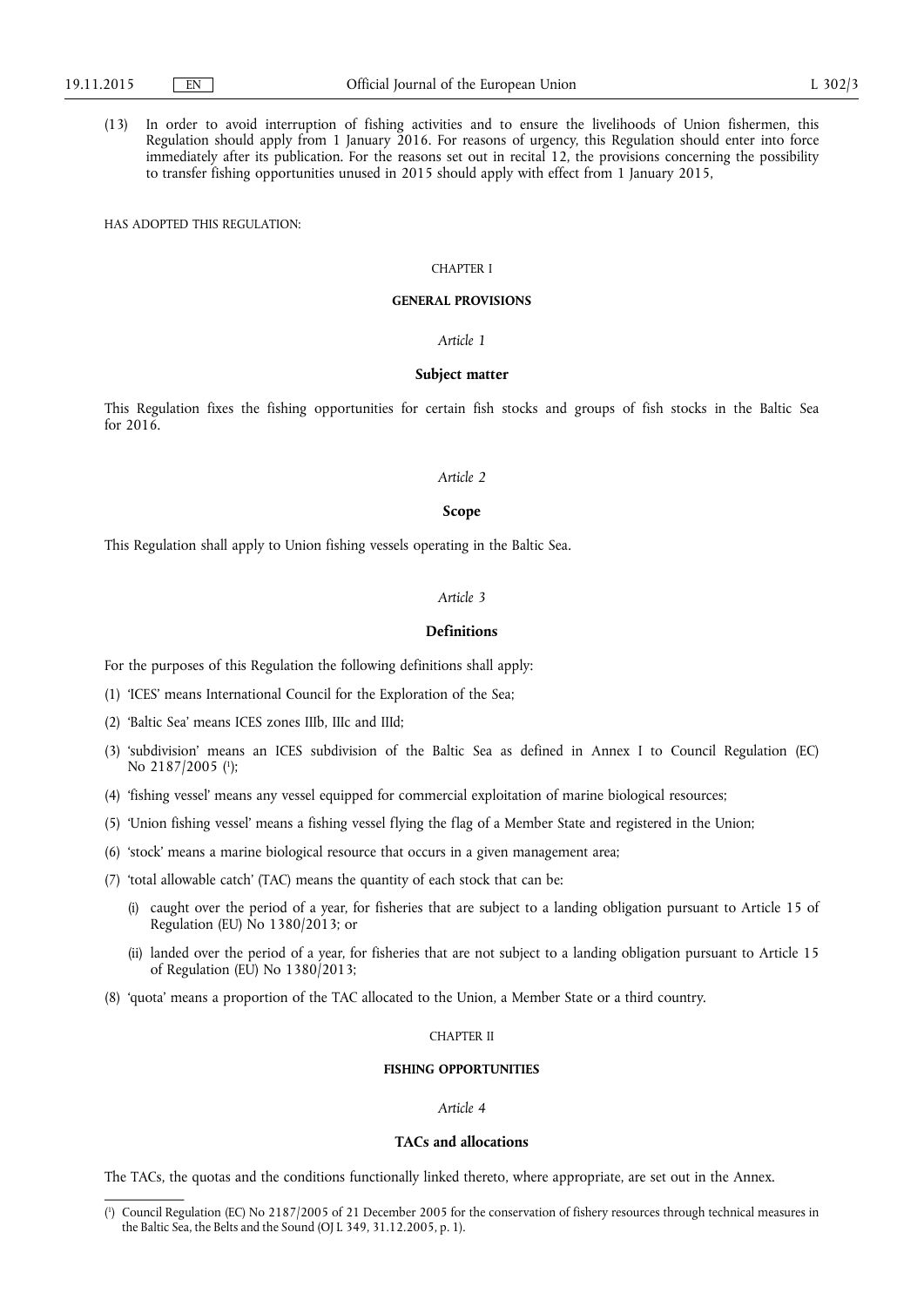## *Article 5*

# **Special provisions on allocations of fishing opportunities**

The allocation of fishing opportunities among Member States, as set out in this Regulation, shall be without prejudice to:

- (a) exchanges made pursuant to Article 16(8) of Regulation (EU) No 1380/2013;
- (b) deductions and reallocations made pursuant to Article 37 of Regulation (EC) No 1224/2009;
- (c) additional landings allowed under Article 3 of Regulation (EC) No 847/96 or under Article 15(9) of Regulation (EU) No 1380/2013;
- (d) quantities withheld in accordance with Article 4 of Regulation (EC) No 847/96 or transferred under Article 15(9) of Regulation (EU) No 1380/2013;
- (e) deductions made pursuant to Articles 105, 106 and 107 of Regulation (EC) No 1224/2009.

# *Article 6*

# **Conditions for landing catches and by-catches not subject to the landing obligation**

1. Catches of species which are subject to catch limits and which have been caught in fisheries specified in Article 15(1) of Regulation (EU) No 1380/2013 are subject to the landing obligation, as established in Article 15 of that Regulation.

2. Catches and by-catches of plaice shall be retained on board or landed only where they have been taken by Union fishing vessels flying the flag of a Member State that has a quota provided that that quota is not exhausted.

3. The stocks of non-target species within the safe biological limits referred to in Article 15(8) of Regulation (EU) No 1380/2013 are identified in the Annex for the purpose of the derogation from the obligation to count catches against the relevant quota provided for in that Article.

# CHAPTER III

#### **FLEXIBILITY IN THE FIXING OF FISHING OPPORTUNITIES OF CERTAIN STOCKS**

# *Article 7*

# **Amendment to Regulation (EU) 2015/104**

In Regulation (EU) 2015/104, the following Article is inserted:

*'Article 18a* 

# **Flexibility in the fixing of fishing opportunities of certain stocks**

- 1. This Article shall apply to the following stocks:
- (a) mackerel in zones IIIa and IV; Union waters of IIa, IIIb, IIIc and IIId;
- (b) mackerel in areas VI, VII, VIIIa, VIIIb, VIIId and VIIIe; Union and international waters of Vb; international waters of IIa, XII and XIV;
- (c) mackerel in Norwegian waters of IIa and IVa;
- (d) herring in Union, Norwegian and international waters of I and II;
- (e) herring in the North Sea north of 53° N;
- (f) herring in areas IVc and VIId;
- (g) herring in zones VIIa, VIIg, VIIh, VIIj and VIIk;
- (h) horse mackerel in Union waters of IIa, IVa, VI, VIIa-c, VIIe-k, VIIIa, VIIIb, VIIId and VIIIe; in Union and international waters of Vb; in international waters of XII and XIV.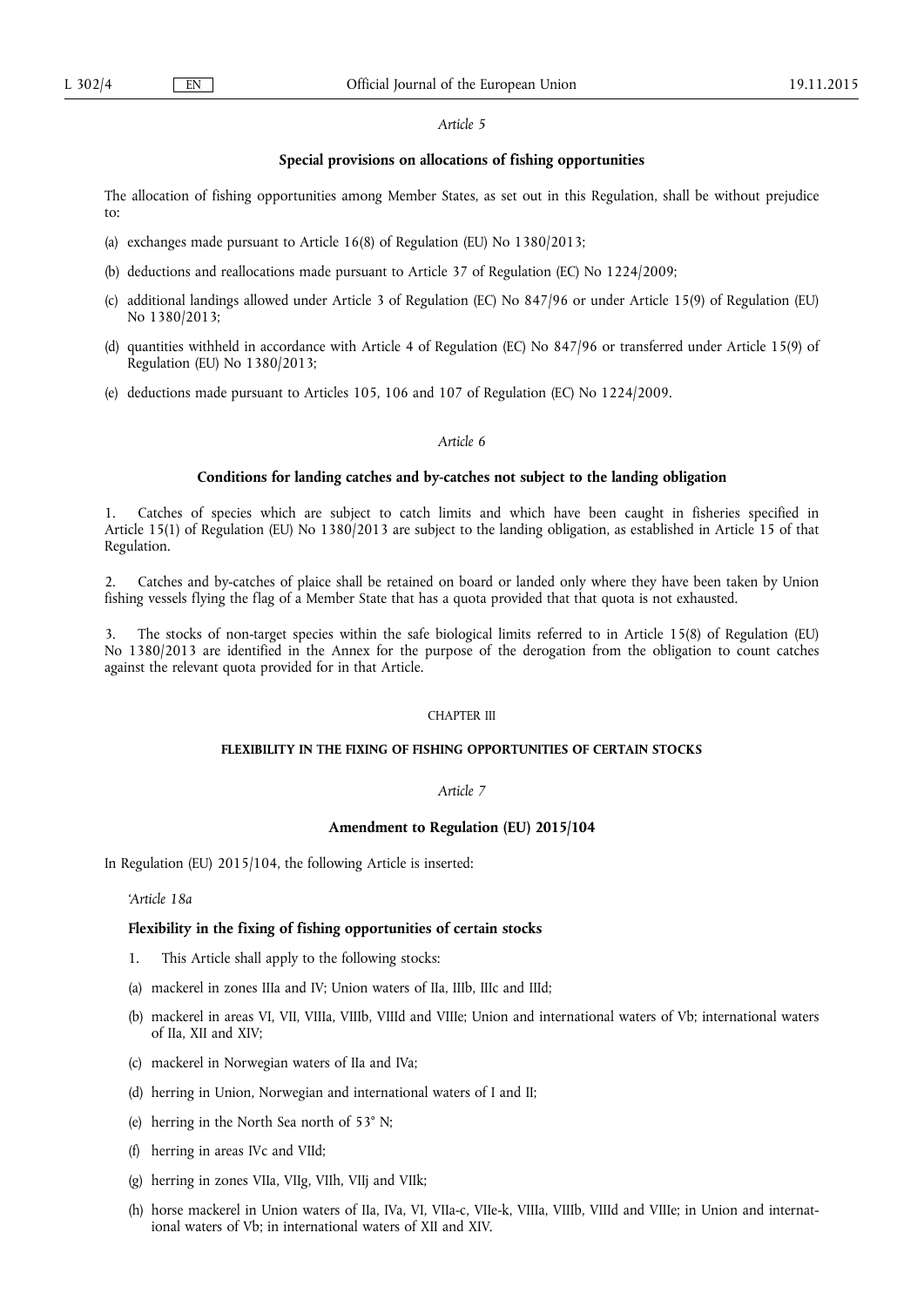2. Any quantities up to 25 % of a Member State's initial quota of the stocks identified in points (d) to (h) of paragraph 1 that have not been used in 2015 shall be added for the purpose of calculating the quota of the Member State concerned for the relevant stock for 2016. That percentage shall be 17,5 % for stocks identified in points (a) to (c) of paragraph 1. Any quantities transferred to other Member States pursuant to Article 16(8) of Regulation (EU) No 1380/2013 and any quantities deducted pursuant to Articles 37, 105 and 107 of Regulation (EC) No 1224/2009 shall be taken into account for the purpose of establishing quantities used and quantities not used under this paragraph.

3. Where a Member State has used the option provided for in paragraph 2 of this Article in respect of a particular stock, no other flexibility as regards a carry-over of unused fishing opportunities shall apply in respect of that stock.'.

# *Article 8*

# **Amendment to Regulation (EU) No 1221/2014**

In Regulation (EU) No 1221/2014, the following Article is inserted:

*'Article 5a* 

#### **Flexibility in the fixing of fishing opportunities of certain stocks**

1. This Article shall apply to the following stocks:

- (a) herring in ICES subdivision 30-31;
- (b) herring in Union waters of ICES subdivisions 25-27, 28.2, 29 and 32;
- (c) herring in ICES subdivision 28.1;
- (d) sprat in Union waters of ICES subdivision 22-32.

2. Any quantities up to 25 % of a Member State's initial quota of the stocks identified in paragraph 1 that have not been used in 2015 shall be added for the purpose of calculating the quota of the Member State concerned for the relevant stock for 2016. Any quantities transferred to other Member States pursuant to Article 16(8) of Regulation (EU) No 1380/2013 and any quantities deducted pursuant to Articles 37, 105 and 107 of Regulation (EC) No 1224/2009 shall be taken into account for the purpose of establishing quantities used and quantities not used under this paragraph.

3. Where a Member State has used the option provided for in paragraph 2 of this Article in respect of a particular stock, no other flexibility as regards a carry-over of unused fishing opportunities shall apply in respect of that stock.'.

#### CHAPTER IV

#### **FINAL PROVISIONS**

# *Article 9*

# **Data transmission**

When, pursuant to Articles 33 and 34 of Regulation (EC) No 1224/2009, Member States send data relating to quantities of stocks caught or landed to the Commission, they shall use the stock codes set out in the Annex to this Regulation.

#### *Article 10*

#### **Flexibility**

1. Except where specified otherwise in the Annex to this Regulation, Article 3 of Regulation (EC) No 847/96 shall apply to stocks subject to precautionary TAC and Article 3(2) and (3) and Article 4 of that Regulation shall apply to stocks subject to an analytical TAC.

2. Article 3(2) and (3) and Article 4 of Regulation (EC) No 847/96 shall not apply where a Member State uses the year-to-year flexibility provided for in Article 15(9) of Regulation (EU) No 1380/2013.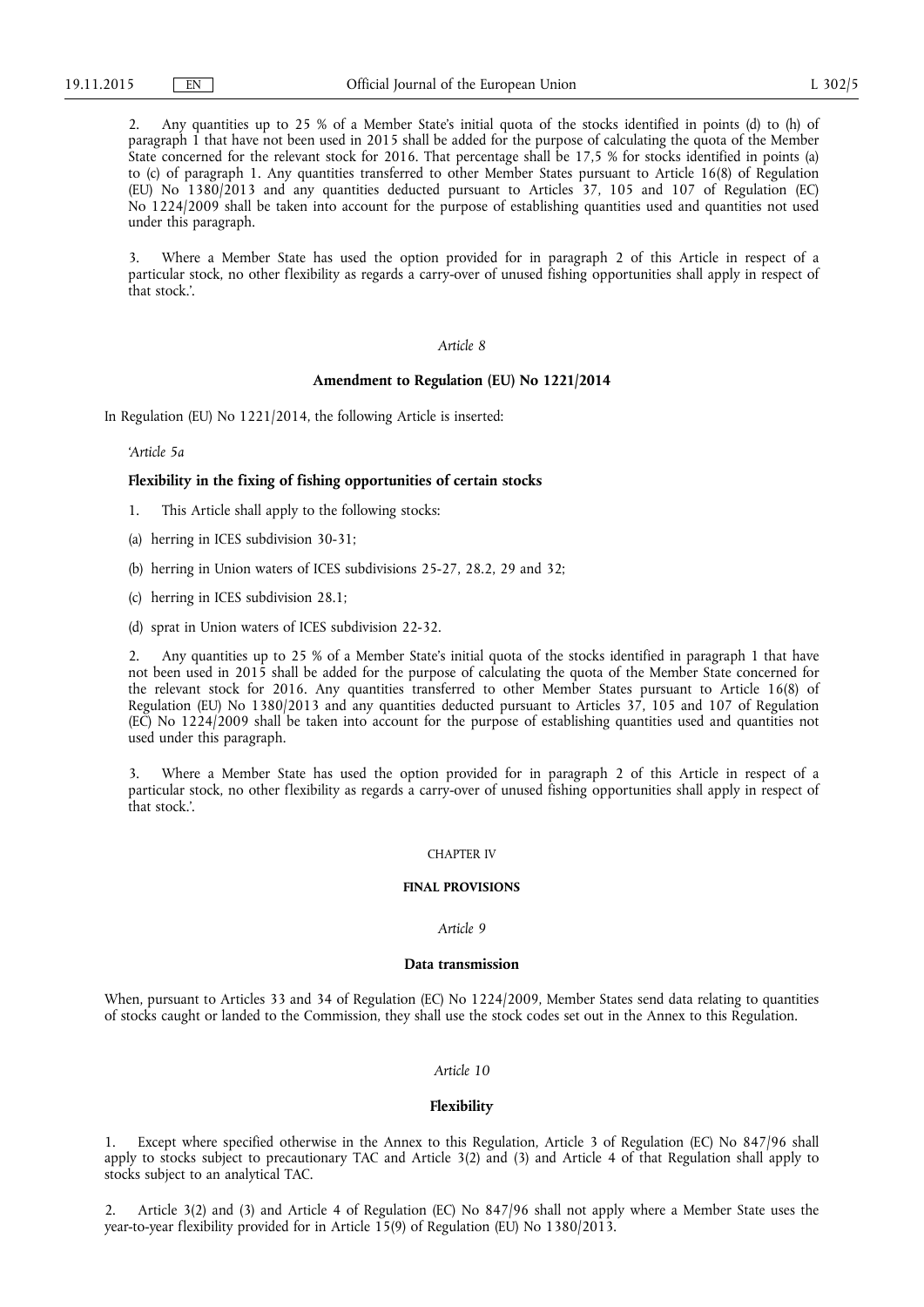# *Article 11*

# **Entry into force**

This Regulation shall enter into force on the day following that of its publication in the *Official Journal of the European Union*.

It shall apply from 1 January 2016.

However, Articles 7 and 8 shall apply with effect from 1 January 2015.

This Regulation shall be binding in its entirety and directly applicable in all Member States.

Done at Brussels, 17 November 2015.

*For the Council The President*  J. ASSELBORN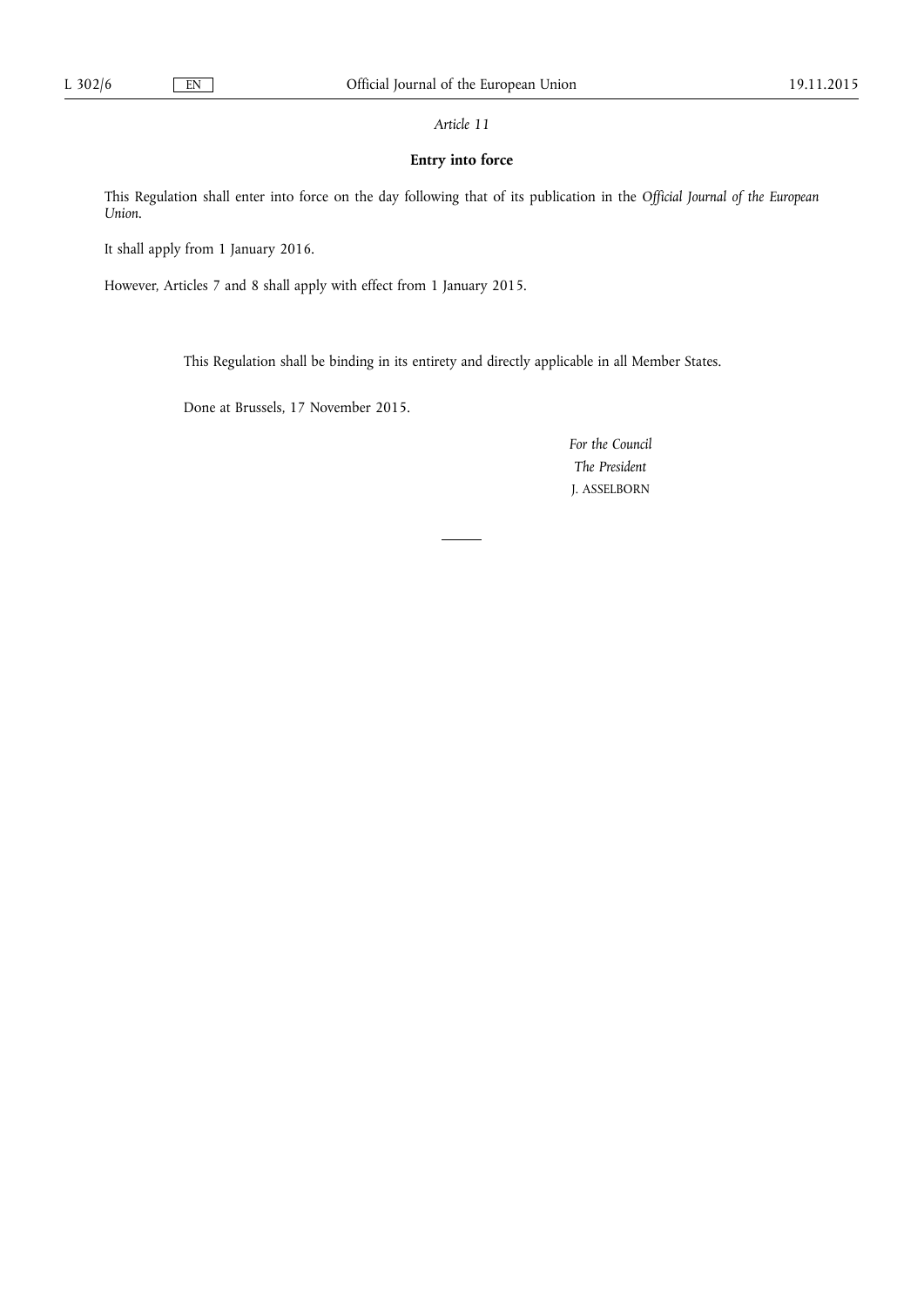# *ANNEX*

# **TACs applicable to Union fishing vessels in areas where TACs exist by species and by area**

The following tables set out the TACs and quotas (in tonnes live weight, except where otherwise specified) by stock, and conditions functionally linked thereto.

The references to fishing zones are references to ICES zones, unless otherwise specified.

The fish stocks are referred to using the alphabetical order of the Latin names of the species.

For the purposes of this Regulation, the following comparative table of Latin names and common names is provided:

| Scientific name       | Alpha-3 code | Common name     |
|-----------------------|--------------|-----------------|
| Clupea harengus       | <b>HER</b>   | Herring         |
| Gadus morhua          | COD          | Cod             |
| Pleuronectes platessa | PLE          | Plaice          |
| Salmo salar           | <b>SAL</b>   | Atlantic salmon |
| Sprattus sprattus     | <b>SPR</b>   | Sprat           |

| Species:   | Herring<br>Clupea harengus | Zone: | Subdivisions 30-31<br>HER/3D30.; HER/3D31. |
|------------|----------------------------|-------|--------------------------------------------|
| Finland    | 99 098                     |       |                                            |
| Sweden     | 21 774                     |       |                                            |
| Union      | 120 872                    |       |                                            |
| <b>TAC</b> | 120 872                    |       | Analytical TAC                             |

| Species:   | Herring<br>Clupea harengus | Zone: | Subdivisions 22-24<br>HER/3B23.; HER/3C22.; HER/3D24.                                                                                                 |
|------------|----------------------------|-------|-------------------------------------------------------------------------------------------------------------------------------------------------------|
| Denmark    | 3 6 8 3                    |       |                                                                                                                                                       |
| Germany    | 14 4 9 6                   |       |                                                                                                                                                       |
| Finland    | $\overline{2}$             |       | Article 6(3) of this Regulation shall apply.                                                                                                          |
| Poland     | 3 4 1 9                    |       |                                                                                                                                                       |
| Sweden     | 4 6 7 4                    |       |                                                                                                                                                       |
| Union      | 26 274                     |       |                                                                                                                                                       |
| <b>TAC</b> | 26 274                     |       | Analytical TAC<br>Article 3(2) and (3) of Regulation (EC)<br>No 847/96 shall not apply.<br>Article 4 of Regulation (EC) No 847/96 shall<br>not apply. |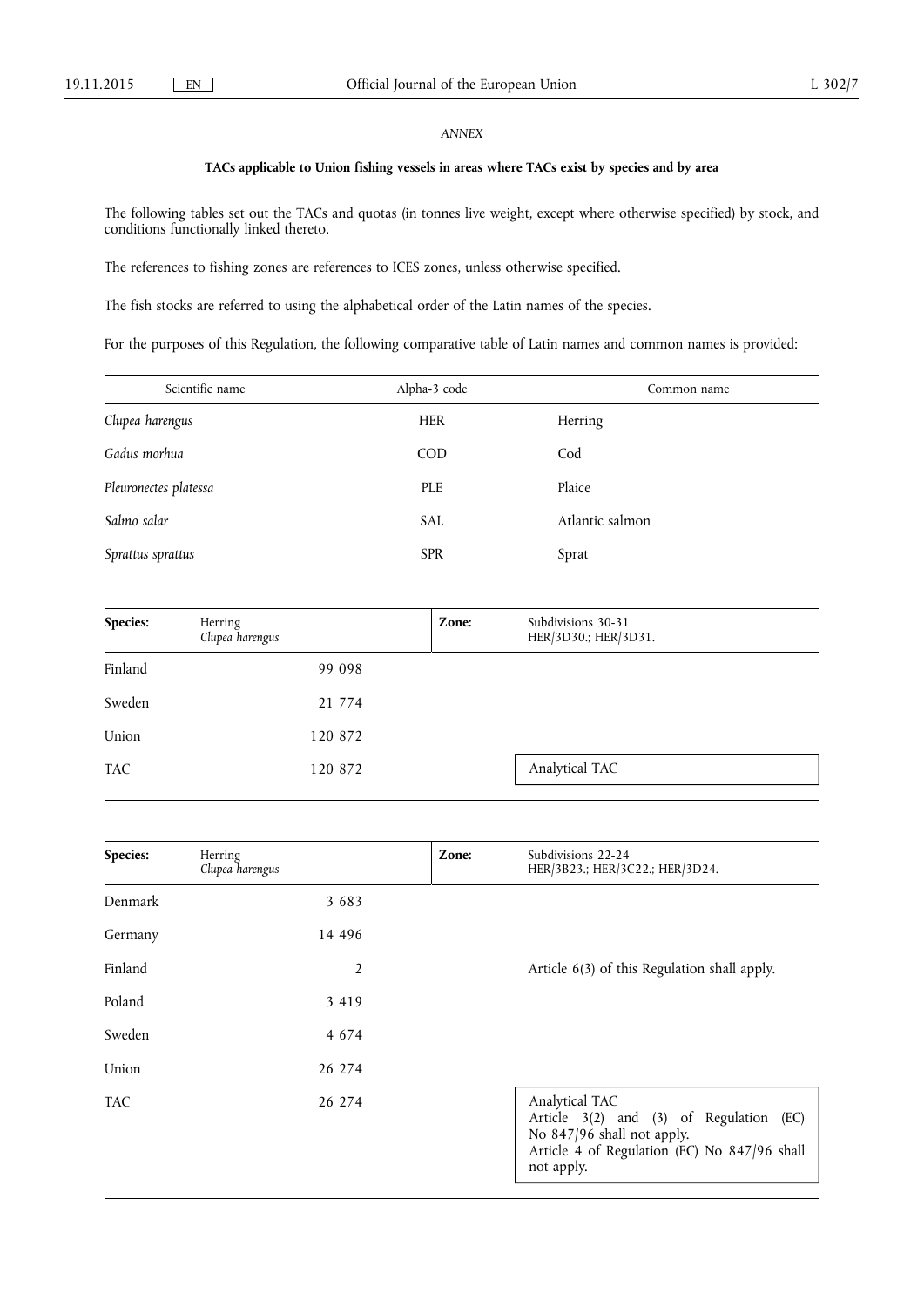| Species:   | Herring<br>Clupea harengus | Zone: | Union waters of Subdivisions 25-27, 28.2, 29 and 32<br>HER/3D25.; HER/3D26.; HER/3D27.; HER/3D28.2;<br>HER/3D29.; HER/3D32. |
|------------|----------------------------|-------|-----------------------------------------------------------------------------------------------------------------------------|
| Denmark    | 3 9 0 5                    |       |                                                                                                                             |
| Germany    | 1 0 3 5                    |       |                                                                                                                             |
| Estonia    | 19 942                     |       | Article 6(3) of this Regulation shall apply.                                                                                |
| Finland    | 38 927                     |       |                                                                                                                             |
| Latvia     | 4 9 2 1                    |       |                                                                                                                             |
| Lithuania  | 5 1 8 2                    |       |                                                                                                                             |
| Poland     | 44 224                     |       |                                                                                                                             |
| Sweden     | 59 369                     |       |                                                                                                                             |
| Union      | 177 505                    |       |                                                                                                                             |
| <b>TAC</b> | Not relevant               |       | Analytical TAC                                                                                                              |

| Species:   | Herring<br>Clupea harengus | Zone: | Subdivision 28.1<br>HER/03D.RG               |
|------------|----------------------------|-------|----------------------------------------------|
| Estonia    | 16 124                     |       |                                              |
| Latvia     | 18 791                     |       | Article 6(3) of this Regulation shall apply. |
| Union      | 34 915                     |       |                                              |
| <b>TAC</b> | 34 915                     |       | Analytical TAC                               |

| <b>Species</b> | Cod<br>Gadus morhua | Zone: | Union waters of Subdivisions 25-32<br>COD/3D25.; COD/3D26.; COD/3D27.; COD/3D28.;<br>COD/3D29.; COD/3D30.; COD/3D31.; COD/3D32.                          |
|----------------|---------------------|-------|----------------------------------------------------------------------------------------------------------------------------------------------------------|
| Denmark        | 9 4 5 1             |       |                                                                                                                                                          |
| Germany        | 3 760               |       |                                                                                                                                                          |
| Estonia        | 921                 |       |                                                                                                                                                          |
| Finland        | 723                 |       |                                                                                                                                                          |
| Latvia         | 3 5 1 4             |       |                                                                                                                                                          |
| Lithuania      | 2 3 1 5             |       |                                                                                                                                                          |
| Poland         | 10 8 8 4            |       |                                                                                                                                                          |
| Sweden         | 9 5 7 5             |       |                                                                                                                                                          |
| Union          | 41 143              |       |                                                                                                                                                          |
| <b>TAC</b>     | Not relevant        |       | Precautionary TAC<br>Article 3(2) and (3) of Regulation (EC)<br>No 847/96 shall not apply.<br>Article 4 of Regulation (EC) No 847/96 shall<br>not apply. |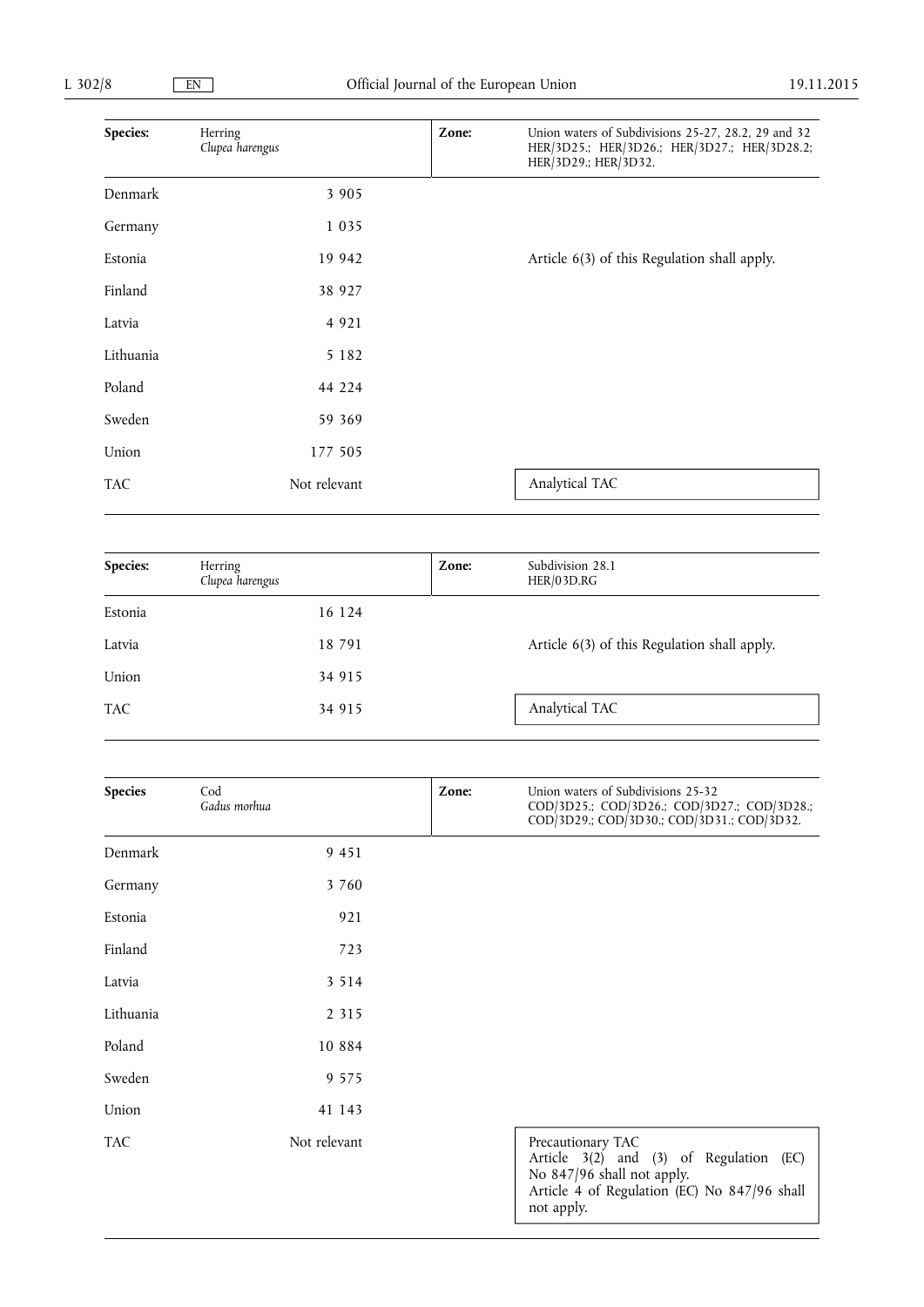| Species:   | Cod<br>Gadus morhua | Zone: | Subdivisions 22-24<br>COD/3B23.; COD/3C22.; COD/3D24.                                                                                                 |
|------------|---------------------|-------|-------------------------------------------------------------------------------------------------------------------------------------------------------|
| Denmark    | 5 5 5 2 $(1)$       |       |                                                                                                                                                       |
| Germany    | $2715$ (1)          |       |                                                                                                                                                       |
| Estonia    | 123 <sup>(1)</sup>  |       |                                                                                                                                                       |
| Finland    | 109(1)              |       |                                                                                                                                                       |
| Latvia     | 459 $(1)$           |       |                                                                                                                                                       |
| Lithuania  | 298 $(1)$           |       |                                                                                                                                                       |
| Poland     | $1486$ (1)          |       |                                                                                                                                                       |
| Sweden     | $1\,978\,(1)$       |       |                                                                                                                                                       |
| Union      | 12 720 $(1)$        |       |                                                                                                                                                       |
| <b>TAC</b> | 12 720 (1)          |       | Analytical TAC<br>Article 3(2) and (3) of Regulation (EC)<br>No 847/96 shall not apply.<br>Article 4 of Regulation (EC) No 847/96 shall<br>not apply. |

( 1) This quota may be fished from 1 January to 14 February and from 1 April till 31 December 2016.

| Species:   | Plaice<br>Pleuronectes platessa | Zone: | Union waters of Subdivisions 22-32<br>PLE/3D25.;<br>PLE/3B23.; PLE/3C22.; PLE/3D24.;<br>PLE/3D26.; PLE/3D27.; PLE/3D28.;<br>PLE/3D29.;<br>PLE/3D30.; PLE/3D31.; PLE/3D32. |
|------------|---------------------------------|-------|---------------------------------------------------------------------------------------------------------------------------------------------------------------------------|
| Denmark    | 2 8 9 0                         |       |                                                                                                                                                                           |
| Germany    | 321                             |       |                                                                                                                                                                           |
| Poland     | 605                             |       |                                                                                                                                                                           |
| Sweden     | 218                             |       |                                                                                                                                                                           |
| Union      | 4 0 3 4                         |       |                                                                                                                                                                           |
| <b>TAC</b> | 4 0 3 4                         |       | Analytical TAC                                                                                                                                                            |